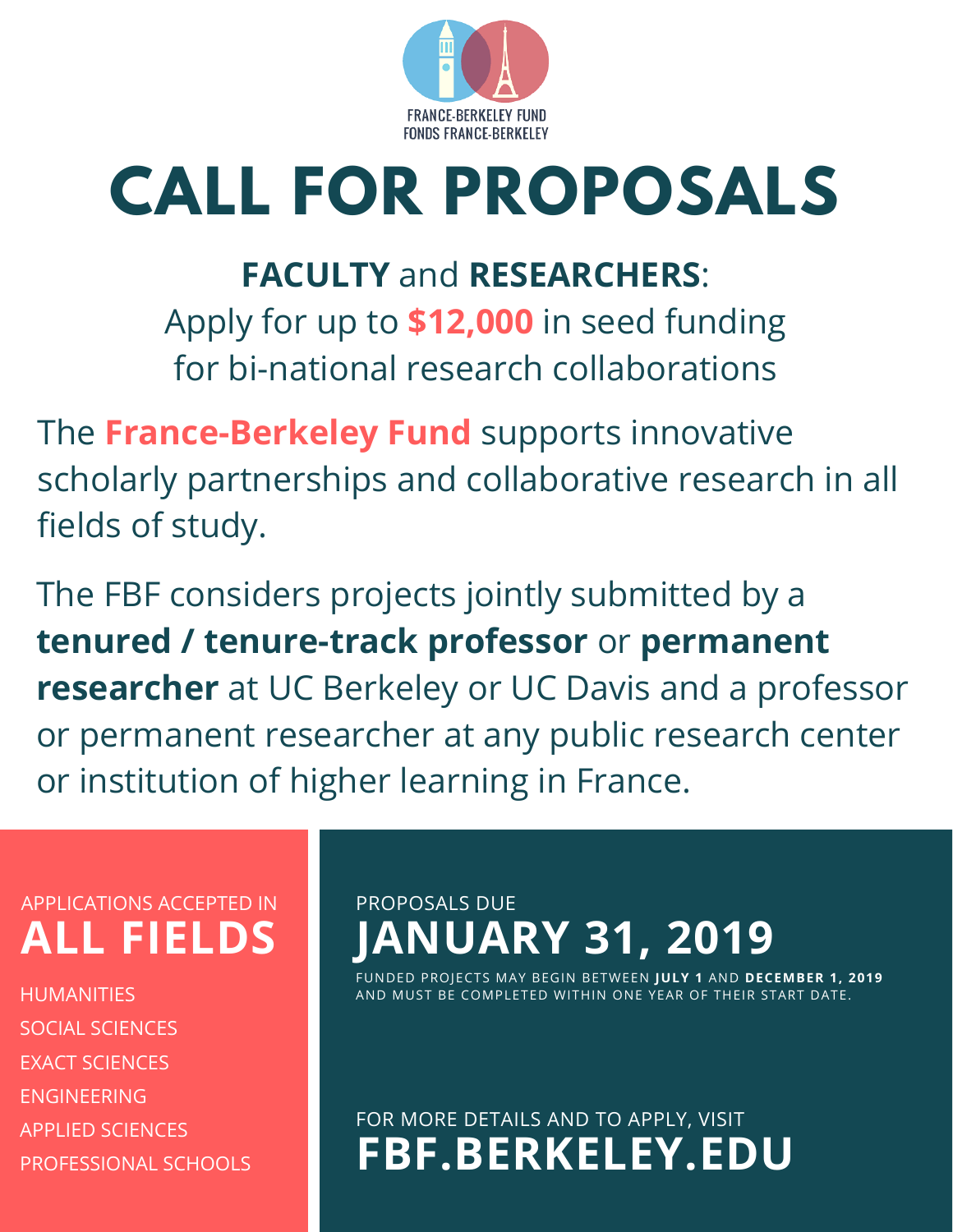## **ATTENTION UC DAVIS APPLICANTS**

All UC Davis applications require cost sharing for the requested funding amount (1/3 from the applicant's home department and 1/3 from the Office of Sponsored Programs).

To confirm that costs will be shared, before submission to the [France-Berkeley](http://fbf.berkeley.edu/application) Fund, **all UC Davis proposals must go through**:

## **The Office of Sponsored Programs Office of Research 1850 Research Park University of California, Davis Attn: Ahmad Hakim-Elahi Phone: [530-754-7700](http://fbf.berkeley.edu/application) Fax: 530-754-8229**

**No UC Davis proposals will be accepted without confirmation from the Office of Research.**

For more information, please contact **Ahmad Hakim-Elahi** [\(ahakimelahi@ucdavis.edu\).](http://fbf.berkeley.edu/application)

General application guidelines continue on the next page.